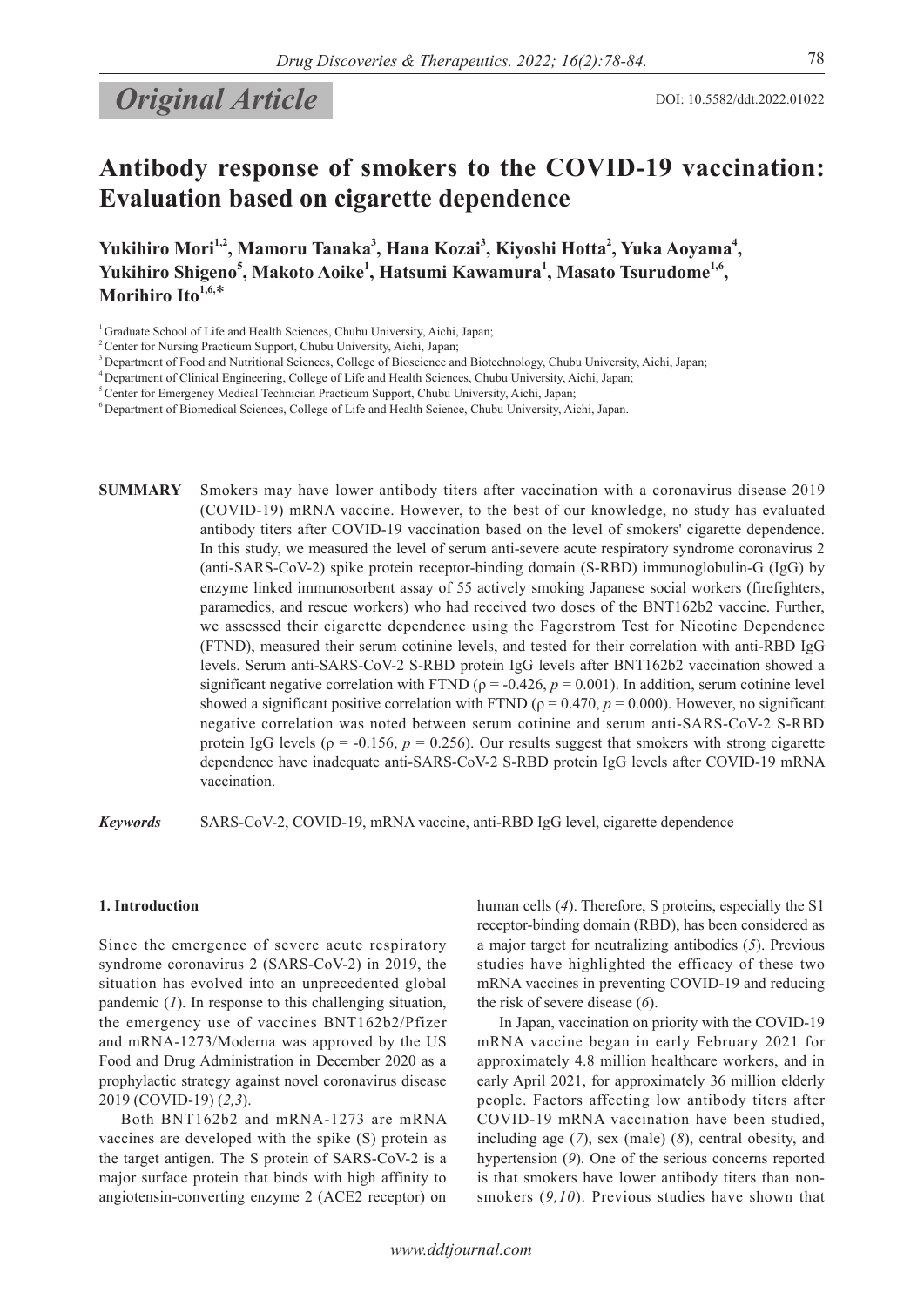smoking shortens life expectancy, increases overall health care costs, and contributes to reduced productivity (*11*). These studies clearly emphasize the detrimental effects of smoking on human health. Furthermore, suppressed immune function due to prolonged exposure to nicotine from smoking has also been reported (*12- 14*). However, in addition to nicotine, cigarette smoke contains a very large number of toxic components, such as tar and carbon monoxide. Therefore, the mechanisms responsible for smoking-induced immune modulation after COVID-19 mRNA vaccination is necessary to be studied. Furthermore, the effect of cigarette dependence on antibody titers remains unclear.

Therefore, we measured the level of serum anti-SARS-CoV-2 spike protein receptor-binding domain (S-RBD) immunoglobulin-G (IgG) by enzyme linked immunosorbent assay (ELISA) of 55 actively smoking Japanese social workers (firefighters, paramedics, and rescue workers) who had received two doses of the BNT162b2 vaccine. It is important to evaluate the serum anti-SARS-CoV-2 response of first responders who may be in contact with people infected with COVID-19 or with suspected individuals during a pandemic.

The Fagerstrom Test for Nicotine Dependence (FTND) (*15*) is one of the most widely used scales for assessing cigarette dependence. It is a self-reported test and has been used in the scientific validation of nicotine dependence and its relation to genetic predisposition (*16*) in patients with cancer (*17*). Therefore, we adopted the FTND as a measure to assess dependence on cigarettes.

Many previous studies have explained that cigarette dependence is closely related to nicotine, one of the components of cigarettes (*18,19*). In addition, the effects of nicotine on immune mechanisms have been demonstrated in previous studies (*20,21*). However, nicotine has a short half-life, making it difficult to be used as a marker of exposure to cigarette smoke. On the other hand, cotinine, a metabolite of nicotine, has a long half-life of approximately 10-20 hours (*22,23*) and has been used in several studies to assess smoking status (*24,25*). Therefore, serum cotinine levels were used as an objective index in the present study.

The objective of this study was to assess the correlation between cigarette dependence and anti-RBD IgG levels after COVID-19 mRNA vaccination in smokers. To the best of our knowledge, this is the first study to evaluate the effect of smokers' cigarette dependence on their antibody response to the COVID-19 vaccination. We believe that this study will add new insights into the association between smoking and antibody titers after COVID-19 mRNA vaccination.

### **2. Materials and Methods**

The participants of this study were explained in detail

about the purpose of the study, methods involved, sample collection processes, and the management of personal information in the study in advance, and written informed consent was obtained. The study was performed in accordance with the principles of the Declaration of Helsinki. This study was approved by the Chubu University Ethics Review Board (Approval No.: 20200042).

#### 2.1. Volunteer donor sample

We used a cross-sectional study design. The participants were social workers (firefighters, paramedics, and rescue workers) working at five fire stations located in a single city in Japan. We recruited participants by distributing a request form for research cooperation to the managers of each station. Subsequently, 55 active smokers were enrolled in the study. The participants had completed their second dose of BNT162b2 vaccine in mid-May 2021. All participants had a three-week interval between the first and second vaccination. We conducted blood collection in mid-June, *i.e.*, about four weeks after most participants received their second dose. This period of blood collection was between the fourth and fifth wave of COVID-19 epidemic in Japan. We collected blood from the fingertips of the participants using safety lancets, paying close attention to hygiene and infection control. The blood samples were centrifuged at 3,000 rpm for 5 min after standing for 30 min after collection, and the serum was frozen and stored at -20°C.

#### 2.2. Survey

Participants were requested to fill a questionnaire with questions on age, gender, smoking classification, medical history, and drug history.

#### 2.3. FTND

FTND was used to assess cigarette dependence. The FTND is a scale with a minimum score of 0 and a maximum score of 10, with scores assigned based on six factors. Our analysis showed that the FTND had a Cronbach's coefficient alpha of 0.636, showing a high reliability when compared to findings of previous studies (*26,27*).

2.4. Measurement of anti-SARS-CoV-2 S-RBD protein IgG levels

Serum anti-RBD IgG levels were measured using ELISA. The Anti-SARS-CoV-2 S-RBD protein Human IgG Kit (Proteintech Group, Rosemont, IL, USA) was used to measure serum anti-RBD IgG levels according to the manufacturer's instructions. This ELISA kit utilizes indirect ELISA as the measurement principle.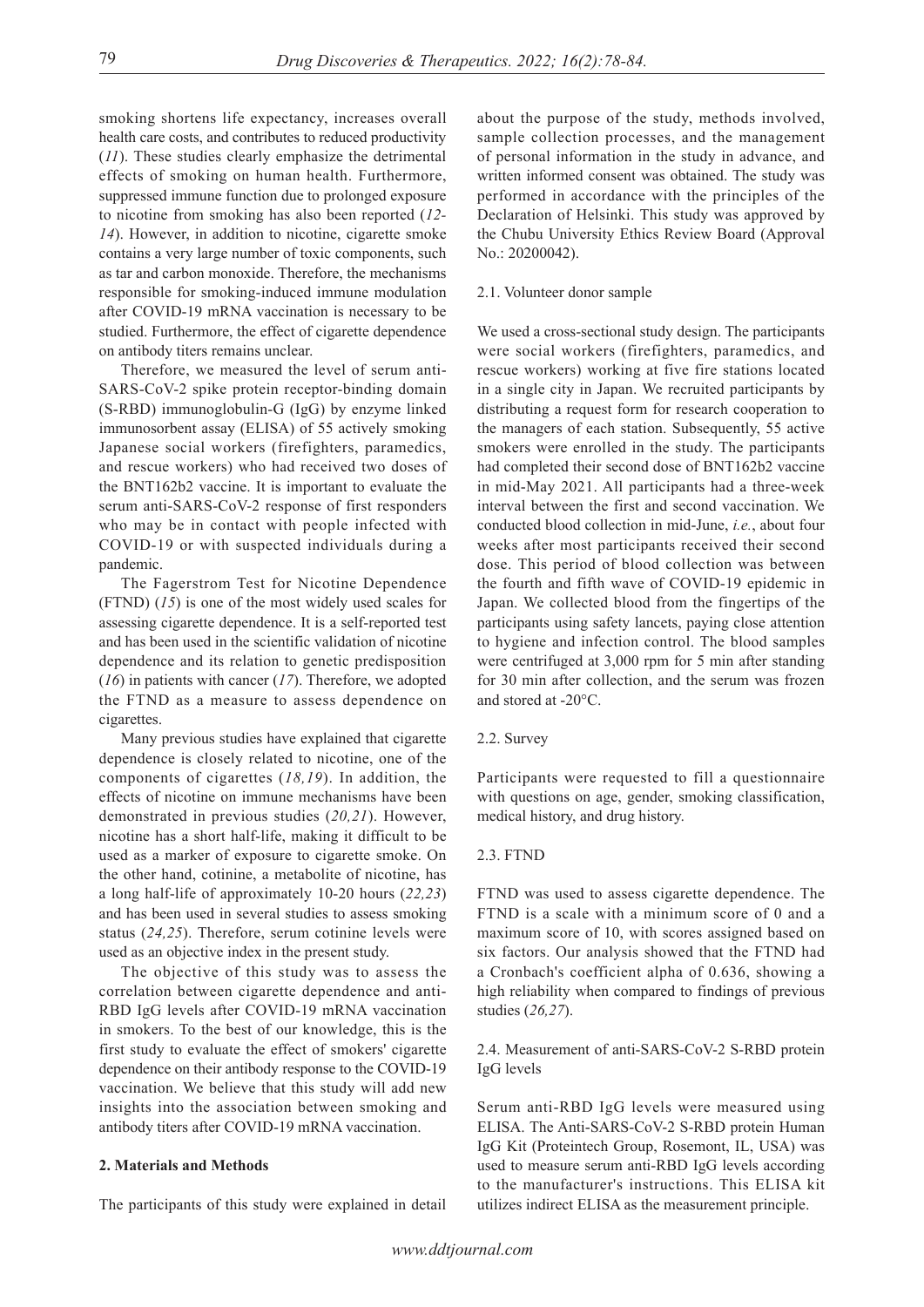#### 2.5. Cotinine concentration

Serum cotinine concentrations were measured using the Cotinine ELISA Kit (Abnova Corporation, Neihu District, Taipei, Taiwan) according to the manufacturer's instructions. The Cotinine ELISA Kit produces a calibration curve that relates cotinine concentrations by solid phase competition. The microplate reader used to measure absorbance was a POWERSCAN HT (Bio Tec Instruments, Winooski, VT, USA).

#### 2.6. Statistical analysis

Descriptive statistical data are presented as the median (interquartile range: IQR) depending on the distribution. The Kruskal-Wallis test was used to evaluate statistical differences between groups for FTND, serum anti-RBD IgG and serum cotinine concentrations. Spearman's rank correlation coefficients were calculated to assess bivariate correlations. Two-sided *p*-values < 0.05 were considered statistically significant. IBM SPSS Statistics version 27 (IBM Corp., Armonk, NY, USA) was used for statistical analysis.

### **3. Results**

#### 3.1. Study population

A breakdown of age, sex and smoking equipment used is given in Table 1. All participants were male. None of the participants reported the use of e-cigarettes. With respect to medical history, two (3.6%) participants had history of COVID-19, two  $(3.6\%)$  had hypertension, one (1.8%) had cardiac disease, and one (1.8%) had hyperlipidemia. As for oral medication use, six (10.9%) participants took antiallergic drugs, one (1.8%) took hyperlipidemia medication, and one (1.8%) participant took antihypertensive drugs. Neither medical history nor oral medication use was employed as an explanatory variable during statistical analysis, because none of these factors were found to affect serum anti-RBD IgG levels, serum cotinine, and FTND, and because there was a

#### **Table 1. Volunteer donor profile**

|                                                    | $\boldsymbol{n}$ | $\frac{0}{0}$ |
|----------------------------------------------------|------------------|---------------|
| Age group                                          |                  |               |
| $20 - 29$                                          | 13               | 23.6          |
| 30-39                                              | 29               | 52.8          |
| $40 - 49$                                          | 9                | 16.4          |
| 50-59                                              | 2                | 3.6           |
| 60-69                                              | $\overline{2}$   | 3.6           |
| Sex                                                |                  |               |
| Male                                               | 55               | 100           |
| Female                                             | $\theta$         | $\theta$      |
| Smoking device                                     |                  |               |
| Cigarette                                          | 14               | 25.5          |
| Heat-not-burn tobacco                              | 29               | 52.7          |
| Combination of cigarette and Heat-not-burn tobacco | 12               | 21.8          |

*www.ddtjournal.com*

large difference among the samples compared (Data not shown).

#### 3.2. Anti-RBD protein IgG levels

The median level of anti-RBD IgG was 15.5 μg/ mL (11.3-36.5 μg/mL). Anti-RBD IgG levels neither showed any significant difference between the age groups  $(p = 0.286)$  (Figure 1A) nor between the smoking devices  $(p = 0.278)$  (Figure 2A). Therefore, age and smoking device were not used as explanatory variables affecting serum antibody titers in this study.

#### 3.3. FTND and serum cotinine concentration

The median FTND was 3.0 (2.0-5.0). Comparison of FTND by age group showed no significant differences  $(p = 0.144)$  (Figure 1B). Comparison of FTND by smoking device showed no significant difference  $(p =$ 0.078) (Figure 2B).

The median serum cotinine concentration was 60.4 ng/mL (44.1-150.0). There was a large variance in serum cotinine levels in this population, and individual differences were observed. Serum cotinine concentration did not show significant difference between the age groups  $(p = 0.284)$  (Figure 1C) as well as smoking devices  $(p = 0.868)$  (Figure 2C). Therefore, age and smoking device were not used as explanatory variables affecting FTND and serum cotinine concentration in this study.

3.4. Correlations between FTND, anti-RBD IgG, and serum cotinine levels

FTND showed a significant negative correlation with anti-RBD IgG levels ( $\rho = -0.426$ ,  $p = 0.001$ ) (Figure 3A). By contrast, FTND showed a significant positive correlation with serum cotinine concentration ( $\rho =$ 0.470,  $p = 0.000$ ) (Figure 3B). Being consistent with these findings, there was a weak negative correlation between serum cotinine concentration and anti-RBD IgG levels, but the correlation was not statistically significant ( $\rho = -0.156$ ,  $p = 0.256$ ) (Figure 3C).

#### **4. Discussion**

We examined smokers in their 20s to 60s who were vaccinated with BNT162b2 vaccine in Japan. First, we found that serum anti-RBD IgG levels after BNT162b2 vaccination was negatively correlated with FTND. Smoking is not only a factor that increases the risk of severity of COVID-19 (*28*), but is also clearly detrimental to antibody production after COVID-19 mRNA vaccination (*9,10*). Additionally, in the present study we observed a decrease in antibody production after COVID-19 mRNA vaccination among smokers, especially in case of strong cigarette dependence.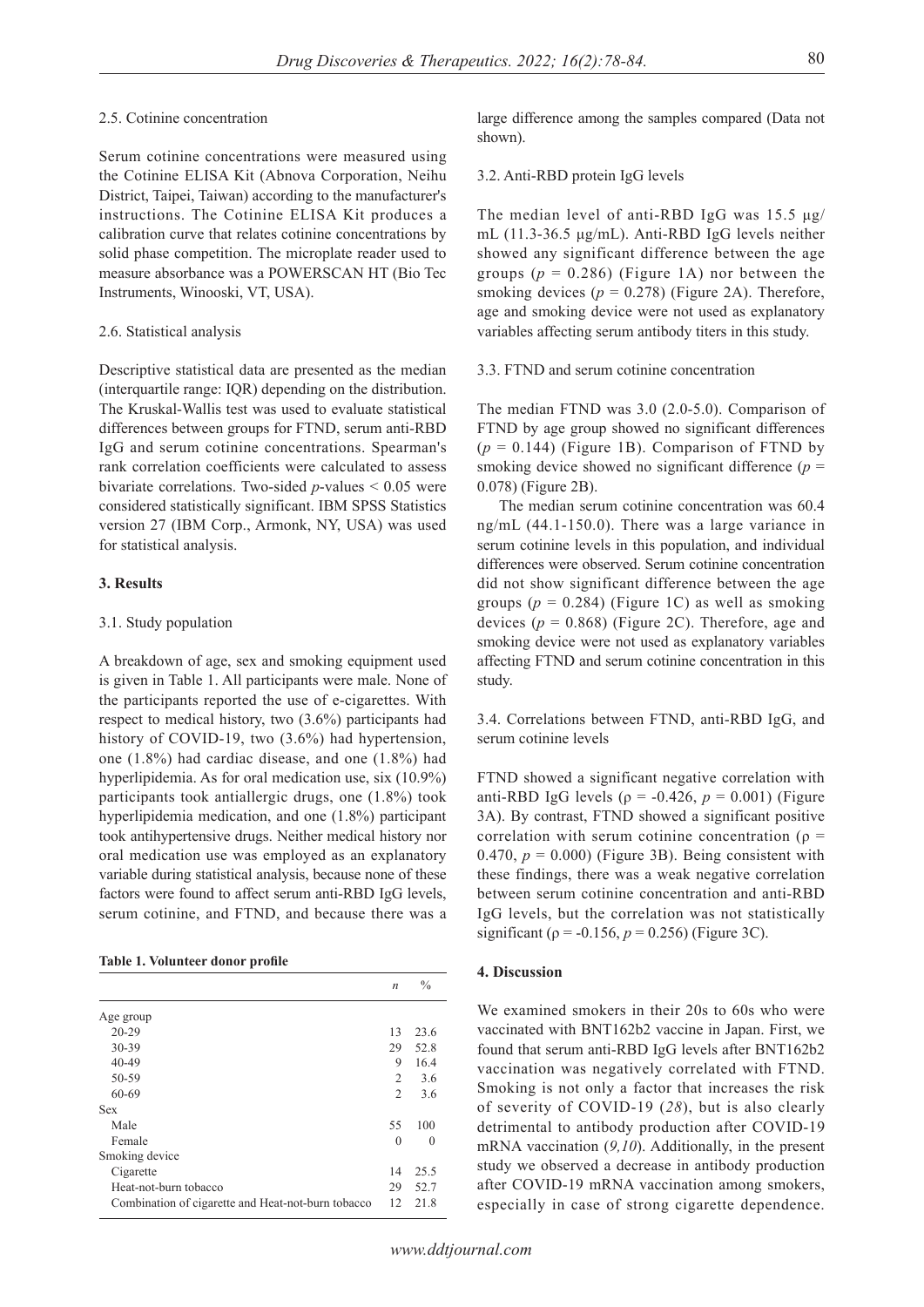

**Figure 1. (A) Comparison of anti-severe acute respiratory syndrome coronavirus 2 (anti-SARS-CoV-2) spike protein receptor-binding domain (S-RBD) immunoglobulin-G (IgG) levels by age groups. (B) Comparison of the Fagerstrom Test by age groups. (C) Comparison of serum cotinine concentration by age groups.** We compared anti-SARS-CoV-2 S-RBD protein IgG levels by age group showed no significant differences (*p* = 0.286) (Figure 1A). Comparison of the Fagerstrom Test by age group showed no significant differences (*p* = 0.144) (Figure 1B). Comparison of serum cotinine concentration by age group showed no significant difference (*p* = 0.284) (Figure 1C). All *p* values were derived from the Kruskal-Wallis test,  $p \le 0.05$  was considered statistically significant.



**Figure 2. (A) Comparison of anti-severe acute respiratory syndrome coronavirus 2 (anti-SARS-CoV-2) spike protein receptor-binding domain (S-RBD) immunoglobulin-G (IgG) levels by smoking device. (B) Comparison of the Fagerstrom Test by smoking device. (C) Comparison of serum cotinine concentration by smoking device.** We compared anti-SARS-CoV-2 S-RBD protein IgG levels by smoking device and found no significant difference (*p* = 0.278) (Figure 2A). Comparison of FTND by smoking device showed no significant difference (*p* = 0.078) (Figure 2B). Comparison of serum cotinine concentrations by smoking device category showed no significant difference (*p* = 0.868) (Figure 2C). All *p* values were derived from the Kruskal-Wallis test, *p* < 0.05 was considered statistically significant. FTND; Fagerstrom Test for Nicotine Dependence.

There was a significant positive correlation between FTND and serum cotinine levels, but there was no clear negative correlation between serum cotinine levels and serum anti-RBD IgG levels. These results indicate that the low antibody titers of the smokers after COVID-19 mRNA vaccination may be attributable not only to nicotine but also to other toxic substances which are contained in tobacco smoke.

To the best of our knowledge, no study has evaluated antibody titers after COVID-19 mRNA vaccination among smokers based on their level of cigarette dependence. We believe that this is the first study to demonstrate that there is a negative correlation between serum anti-RBD IgG levels and FTND after COVID-19 mRNA vaccination. This observation suggests that strong cigarette dependence may lead to

reinforcement of smoking behavior, leading to a low antibody response after COVID-19 mRNA vaccination. However, the detailed mechanism is yet to be studied. COVID-19 mRNA vaccine has been reported to play an important role in reducing the risk and severity of the infection (*6*). Therefore, low antibody titers after COVID-19 mRNA vaccination in smokers with high cigarette dependence is an important concern during the pandemic. Another consideration is that smokers have unique characteristics that are influenced by their genetics, metabolism, physical and mental health status, as well as habits, personality, and lifestyle (*29*). Therefore, these characteristics may influence serum anti-RBD levels after COVID-19 mRNA vaccination. In addition, occupation of the participants and the type of mRNA vaccine administered were limited in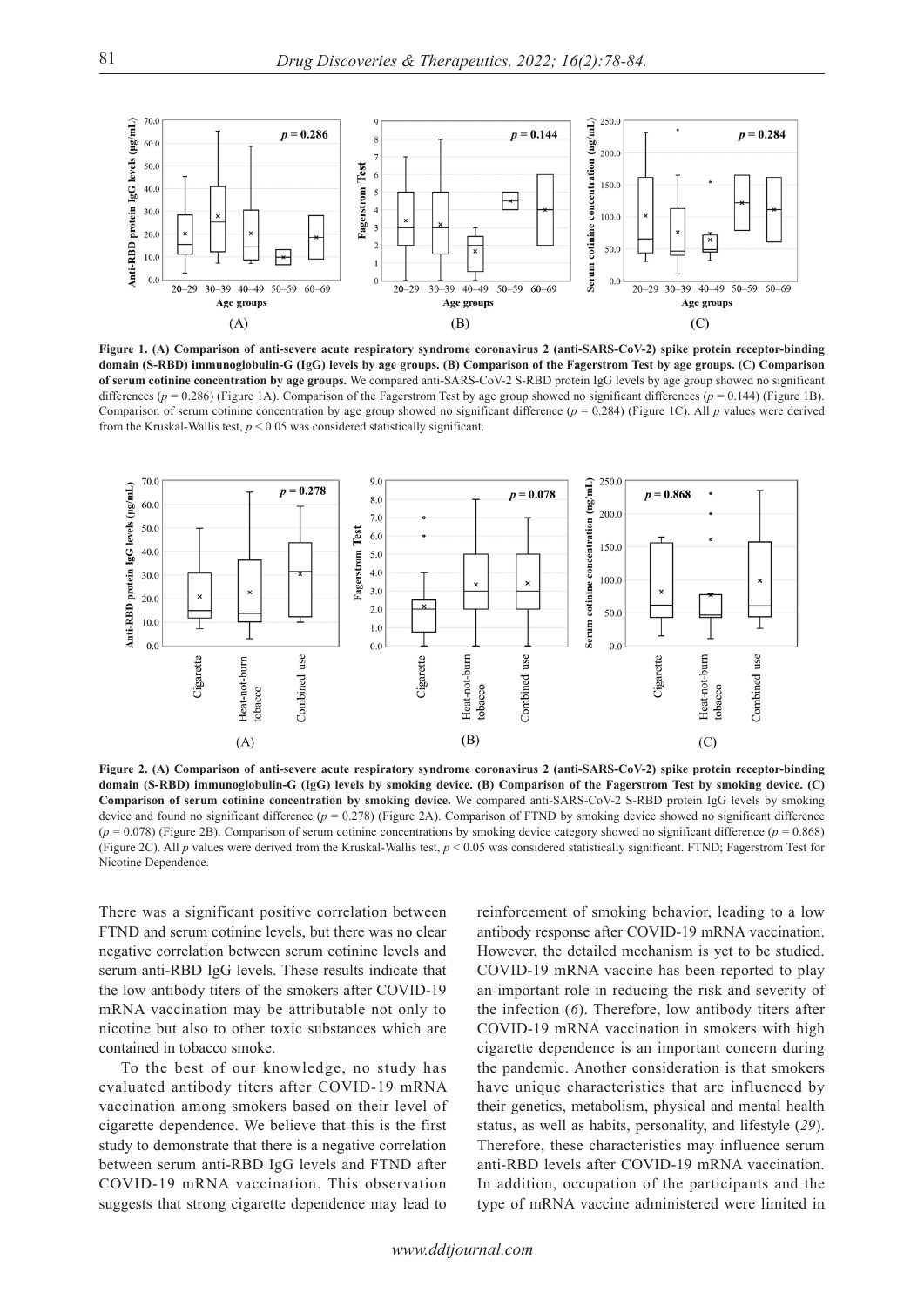

**Figure 3. (A) Correlation between the Fagerstrom Test and anti-severe acute respiratory syndrome coronavirus 2 (anti-SARS-CoV-2) spike protein receptor-binding domain (S-RBD) immunoglobulin-G (IgG) level. (B) Correlation between Fagerstrom Test and serum cotinine concentration. (C) Correlation between serum cotinine concentration and anti-severe acute respiratory syndrome coronavirus 2 (anti-SARS-CoV-2) spike protein receptor-binding domain (S-RBD) immunoglobulin-G (IgG) level.** FTND showed a significant negative correlation with anti-SARS-CoV-2 S-RBD protein IgG levels (ρ = -0.426, *p* = 0.001) (Figure 3A). Serum cotinine concentration showed a significant positive correlation with FTND ( $\rho = 0.470$ ,  $p = 0.000$ ) (Figure 3B). There was a negative correlation between serum cotinine concentration and anti-SARS-CoV-2 S-RBD protein IgG levels, but the correlation was not statistically significant (ρ = -0.156, *p* = 0.256) (Figure 3C). Values of ρ and *p* were derived from Spearman's test, p<0.05 was considered statistically significant. FTND: Fagerstrom Test for Nicotine Dependence.

this study. Furthermore, due to the nature of the study objectives, the establishment of a control group has challenging aspects. It is also necessary to take into account that the participants in this study were members of the fire department (firefighters, paramedics, and rescuers), who work hard around the clock and may have different circadian rhythms compared to other professionals. The results of the current study showed no significant differences in serum anti-RBD IgG levels and FTND between cigarette, heat-not-burn tobacco, and combined use groups. Therefore, we believe that concerns regarding low antibody titers after COVID-19 mRNA vaccination due to high cigarette dependence should be noted not only for cigarette smokers but also for heat-not-burn tobacco smokers and combination smokers. It is also possible that a history of COVID-19 could enhance antibody titers after vaccination (*30,31*). However, the two patients with a history of COVID-19 in this study were not treated as variables to be adjusted for, as there was no such trend.

Nicotine has effects on anxiety and stress reduction, pleasure, stimulation, and mood modulation (*32*), and may lead to cigarette dependence and reinforce smoking behavior. In the present study, there was a significant positive correlation between FTND and serum cotinine concentration, a metabolite of nicotine, which supports the results of previous studies, though

the characteristics of the samples differed (*33*). We tested whether serum cotinine concentration also correlated negatively with serum anti-RBD IgG levels, as in the case of FTND. However, serum anti-RBD IgG levels after vaccination did not show a reliable negative correlation with serum cotinine levels.

The effects of nicotine on immune mechanisms have been shown in previous studies (*20,21*). In particular, it has been reported that prolonged exposure to nicotine through smoking can induce B cells that decrease antibody secretion, inhibit cell proliferation and development, and ultimately suppress normal immune function (*12,14*). However, cigarette smoke contains more than 4,500 components in its gaseous and particulate phases (*34*). Previous studies have shown that tobacco smoke affects a variety of host defense mechanisms (*20*), but due to the large number of toxic substances in tobacco, these mechanisms are not clearly understood (*35*). Our results suggest that when discussing the role of toxins in tobacco smoke in causing low antibody titers after COVID-19 mRNA vaccination, the risk factor may not be limited to nicotine. In addition, in our study, we did not find any significant difference in serum cotinine levels between groups according to the smoking device, suggesting that the type of smoking device may not have contributed to the present results. Japan has become an important market for companies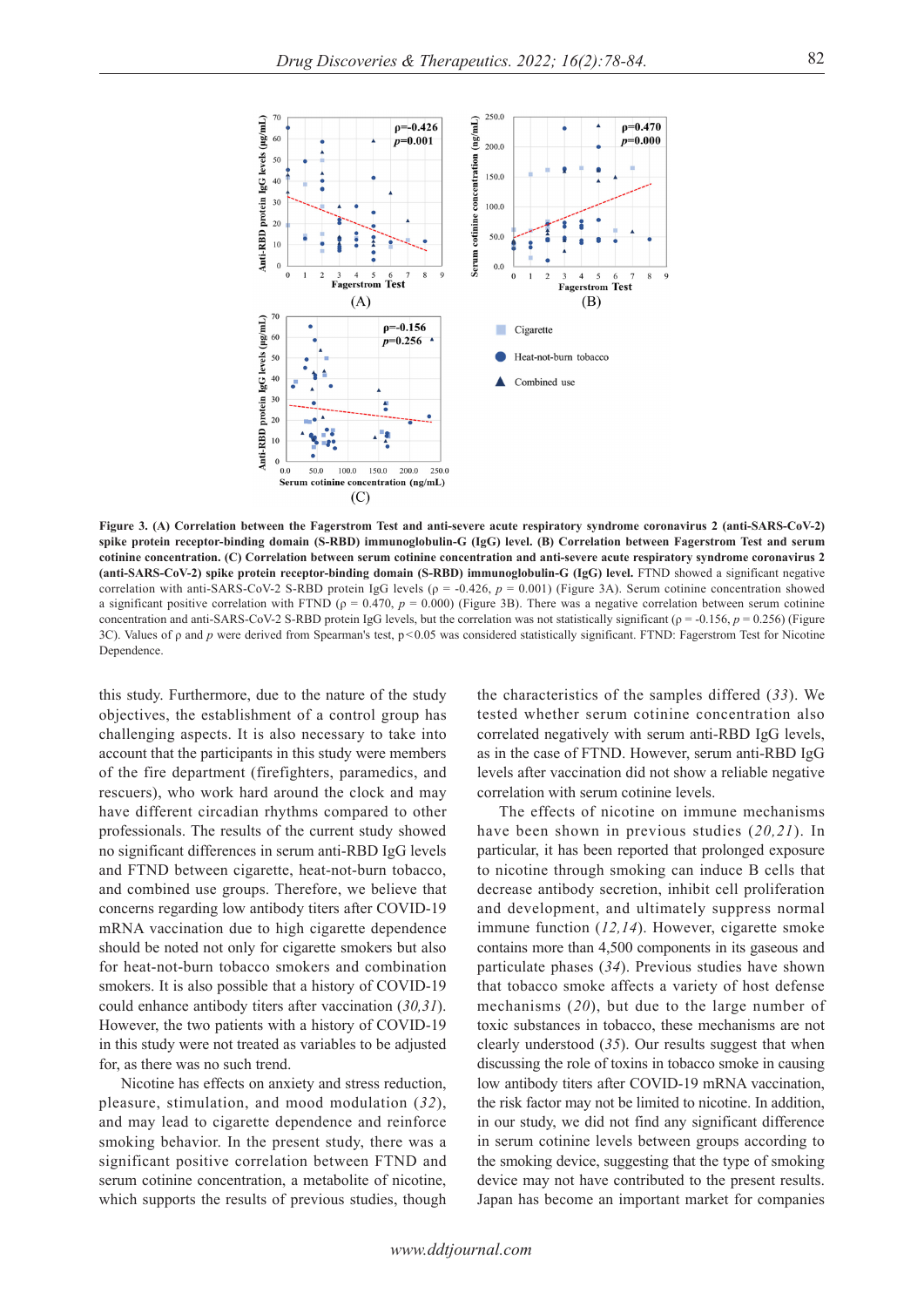producing heat-not-burn tobacco (*36*), and 74.5% of the population we surveyed were either heat-not-burn tobacco smokers or combination smokers. However, none of the participants reported e-cigarette use; it was thus not included in the current study. Consistently, it is reported that nicotine concentrations in the smoke from cigarette paper and that from heat-not-burn tobacco (iQOS, distributed in Japan) were almost the same (*37*). In addition, there may be diurnal variation in blood cotinine concentration, and large individual differences were observed in this study. This may have been a factor that prevented a significant correlation between antibody titer and serum cotinine concentration.

In summary, our study represents the possibility that smokers who are heavily dependent on cigarettes may have particularly low antibody titers after COVID-19 mRNA vaccination. It also suggests that the factors influencing low antibody titers may not be limited to nicotine, but probably involve several other toxic substances. However, in the midst of the current COVID-19 pandemic, we do not necessarily argue that investigating those harmful substances is a top priority. This is because, although it can be assumed that there is some diurnal variation in blood cotinine levels, cigarette dependence itself is a persistent and constant factor for many individual smokers. Therefore, the key results we present highlight the possibility that the repeated smoking behavior, reinforced by a strong dependence on tobacco, may work against antibody titers after COVID-19 mRNA vaccination more adversely. This provides evidence that smokers with strong tobacco dependence may have insufficient protection against infection or severity of COVID-19 when vaccinated with COVID-19 mRNA vaccine.

There are several limitations to our study. First, this was a cross-sectional study and we were not able to identify any variation over time. Second, the assessment of SARS-CoV-2 antibody titers requires caution, as the assay used may yield multiple results (*38*). Third, because there are multiple measures to assess nicotine dependence other than the FTND used in this study, results may differ depending on the instrument used. Fourth, though previous studies have accounted for racial/ethnic differences in cotinine metabolism rates (*39,40*), the participants in our study were entirely of Japanese origin. Finally, though previous studies have shown that COVID-19 mRNA vaccines induce neutralizing antibody responses against three SARS-CoV-2 variants (*41*), the findings of the present study do not include the examination of neutralizing antibodies against SARS-CoV-2 variants.

## **5. Conclusions**

In this study, we found that serum anti-RBD IgG levels were negatively correlated with FTND after BNT162b2 vaccination, while it showed no clear correlation with serum cotinine levels. These results suggest that repeated smoking behavior due to strong cigarette dependence may lead to low antibody titers after COVID-19 mRNA vaccination, and that the factors affecting low antibody titers after COVID-19 mRNA vaccination in cigarettes may not be limited to nicotine.

## **Acknowledgements**

We greatly appreciate all firefighters, paramedics, and rescue workers for their participation in this study. We would like to thank Editage (*www.editage.com*) for English language editing.

*Funding*: This work was supported by the Chubu University under Grant [number 21M03B].

*Conflict of Interest*: The authors have no conflicts of interest to disclose.

#### **References**

- Poon LLM, Peiris M. Emergence of a novel human coronavirus threatening human health. Nat Med. 2020; 26:317-319.
- 2. Polack FP, Thomas SJ, Kitchin N, *et al.* Safety and efficacy of the BNT162b2 mRNA Covid-19 vaccine. N Engl J Med. 2020; 383:2603-2615.
- 3. Walsh EE, Frenck RW, Falsey AR, *et al.* Safety and immunogenicity of two RNA-based Covid-19 vaccine candidates. N Engl J Med. 2020; 383:2439-2450.
- 4. Yan R, Zhang Y, Li Y, Xia L, Guo Y, Zhou Q. Structural basis for the recognition of SARS-CoV-2 by full-length human ACE2. Science. 2020; 367:1444-1448.
- 5. Brouwer PJM, Caniels TG, van der Straten K, *et al.* Potent neutralizing antibodies from COVID-19 patients define multiple targets of vulnerability. Science. 2020; 369:643-650.
- 6. Thompson MG, Burgess JL, Naleway AL, *et al.* Prevention and attenuation of Covid-19 with the BNT162b2 and mRNA-1273 vaccines. N Engl J Med. 2021; 385:320-329.
- 7. Müller L, Andrée M, Moskorz W, *et al.* Age-dependent immune response to the Biontech/Pfizer BNT162b2 coronavirus disease 2019 vaccination. Clin Infect Dis. 2021; 73:2065-2072.
- 8. Demonbreun AR, Sancilio A, Velez ME, Ryan DT, Pesce L, Saber R, Vaught LA, Reiser NL, Hsieh RR, D'Aquila RT, Mustanski B, McDade TW, McNally EM. COVID-19 mRNA vaccination generates greater immunoglobulin G levels in women compared to men. J Infect Dis. 2021; 224:793-797.
- 9. Watanabe M, Balena A, Tuccinardi D, *et al.* Central obesity, smoking habit, and hypertension are associated with lower antibody titres in response to COVID‐19 mRNA vaccine. Diabetes Metab Res Rev. 2022; 38:e3465.
- 10. Nomura Y, Sawahata M, Nakamura Y, Kurihara M, Koike R, Katsube O, Hagiwara K, Niho S, Masuda N, Tanaka T, Sugiyama K. Age and smoking predict antibody titres at 3 months after the second dose of the BNT162b2 COVID-19 vaccine. Vaccines (Basel). 2021; 9:1042.
- 11. Das SK. Harmful health effects of cigarette smoking.